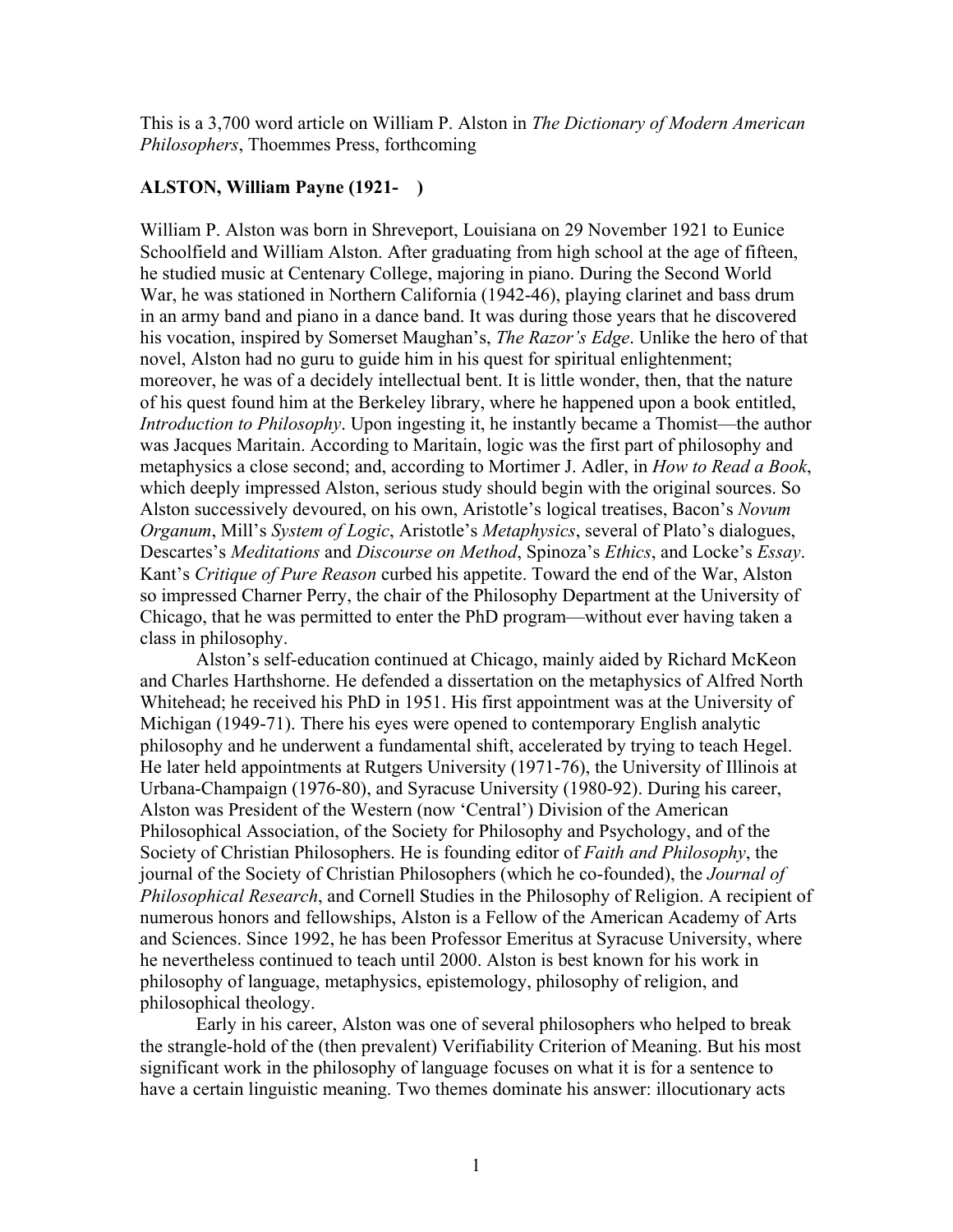and the relation of meaning to use and rule-governance. An illocutionary act is uttering a sentence with a certain content. To illustrate: if I were to command my son under typical circumstances, "Please pick up your toys," one would correctly report that the illocutionary act I performed was *commanding my son to pick up his toys*. Now, when I command my son to pick up his toys I thereby *take responsibility* for certain conditions being satisfied (e.g. that he has some toys, that he is able to pick them up, and that I want them to be picked up), and I open myself to sanctions if these conditions are not satisfied. In general, performing an illocutionary act by uttering a sentence consists in subjecting one's utterance to an *illocutionary rule*, a rule that implies that it is permissible for one to perform that act only if certain conditions are satisfied. Alston groups illocutionary acts into five categories: assertives, directives, commissives, expressives, and exercitives. For each category, and for many types within each category, Alston specifies those conditions a speaker takes responsibility for in uttering a sentence of that category and type.

Now, the key to understanding the meaning of a sentence is recognizing its relation to use and rule-governance; illocutionary acts turn the key. First of all, a sentence's having a certain meaning consists in its being usable to play a certain role in communication, and the best candidate for the relevant communicative role is the performance of illocutionary acts. Thus, (1) a sentence's having a certain meaning consists in its being *usable* to perform illocutionary acts of a certain type. Secondly, as noted above, a sentence's being usable to perform an illocutionary act of a certain type consists in its being subject to a certain illocutionary rule; thus, (2) a sentence's having a certain meaning consists in its being subject to a certain illocutionary *rule*. Illocutionary acts unite meaning with use and rule-governance; (1) and (2) are simply different ways of saying the same thing. Alston's development of his theory spans nearly fifty years, culminating in *Illocutionary Acts and Sentence Meaning* (2000).

Alston espouses versions of realism about truth and reality. In *A Realist Conception of Truth* (1996), he defends *alethic realism*, the twin thesis that the truth value of a proposition depends entirely on whether what it is about is as it says it is and that truth is an important property. The first thesis, the realist conception of truth, is about our ordinary *concept* of truth; it is not a thesis about the nature of the *property* of truth, although it does presuppose that truth is a property. Thus, Alston's realist conception of truth contrasts sharply with deflationary theories of truth, according to which talk that appears to predicate a truth-value to propositions does not in fact do so, and epistemic conceptions of truth, according to which the truth value of a proposition (or belief or statement) depends entirely on whether, or the extent to which, it is justified, warranted, or rational. Alston's realist conception of truth does not imply the correspondence theory of truth (although it is compatible with it), the view that a proposition is true because and only because it corresponds to the way the world is, and it is compatible with global metaphysical anti-realism, the view that *all* of reality is, at least in part, relative to our conceptual-theoretical choices (see Hilary Putnam).

Alston attempts to decide (some of) these metaphysical issues in *A Sensible Metaphysical Realism* (2001). If global metaphysical anti-realism ('anti-realism', for short) is to avoid absurdities, the sort of dependence posited between reality and conceptualization must be constitutive dependence, not causal dependence. To illustrate the difference: in a non-absolute space and time, how fast a train is moving is relative to one or another framework; the framework does not cause the motion of the train (the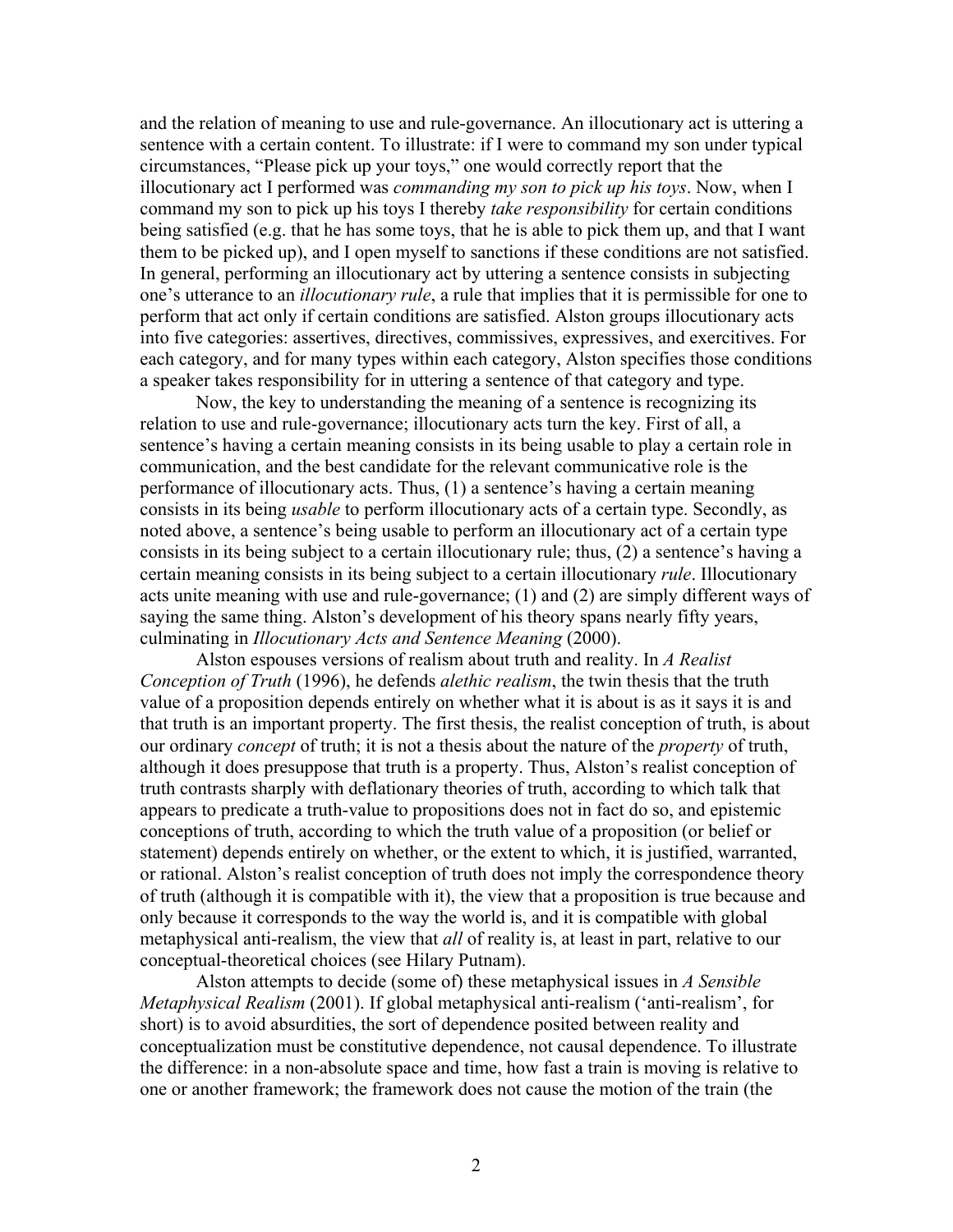engine does that) but rather constitutes what it is for it to be moving at such and such a speed. Now, one alternative to anti-realism is global metaphysical realism ('realism', for short), the view that *no* part of reality is in any way relative to conceptualization. Alston does not accept *this* version of realism but nevertheless regards it as a datum of commonsense that should be denied only for excellent reasons. There are such reasons, but there are equally excellent reasons to deny anti-realism. As for the latter, first, it implies that conceptual schemes themselves are relative, and thus that there are secondlevel schemes with respect to which first-level schemes are relative. Thus, by parity of reasoning, it implies an unacceptable infinite hierarchy of abstract conceptual schemes, or else an infinite hierarchy of subjects who employ them. Second, since conceptual schemes are incompatible with each other, they must be construals of the same entities, which presupposes a common object of conceptualization whose existence and at least some of whose features are not relative to any scheme. As for realism, Alston argues that there are *some* stretches of reality that are relative to conceptualization. Chief among these are metaphysical positions and systems. For example, according to the mereologist, for any x and y, there is another thing that is the composite of x and y. Thus, my office telephone, you, and the number 22 comprise a fourth object which has these and only these as its parts. Whether there is such a composite is not a fact that we are constrained to recognize whatever our preferences. Likewise, whether there are individuals that persist through change or not is not thrust on us regardless of our preferences, interests, and choices. The vast stretch of reality that is thus thrust on us, however—and hence not relative to conceptualization—is demarcated by its crucial role in our theoretical understanding of the world (e.g., the natural kinds of biology, chemistry, and physics) and its being shaped for some end (e.g., artifacts made for a well-defined purpose). Unfortunately, we can describe members of the non-relative class only by way of vocabulary that presupposes some metaphysics, which on Alston's accounting is relative. To avoid the difficulty, he distinguishes the metaphysical, relative aspects of the facts we describe from their non-metaphysical, non-relative aspects, by focusing on patterns of contrast. The ways in which a fact differs from other facts within the same scheme constitutes the non-metaphysical, non-relative aspects, while the ways in which a fact varies from other facts between schemes constitutes its metaphysical, relative aspects. So it is that Alston arrives at a *via media* between realism and anti-realism, a *sensible* metaphysical realism: vast stretches of reality are in no way relative to conceptualization, but some aspects of it are.

To epistemology, Alston has contributed important work on knowledge and justification. Mere true belief is not knowledge. Traditionally, the difference is said to be justification; knowledge is justified true belief. While many reject the traditional view on the grounds that although justification is necessary to convert true belief into knowledge, it is not sufficient (see Edmund Gettier), Alston argues that it isn't even necessary. Still, justification is important in its own right. But what, exactly, is it? Alston distinguishes two families of concepts of justification, each of which has many members. According to the deontological conception, a person's belief is justified just in case she holds it without violating any duties or obligations vis-à-vis getting at the truth. According to the truthconducive conception, a person's belief is justified just in case she holds it in on the basis of adequate grounds (and she is unaware of defeaters). Alston opts for the latter, arguing that the former presupposes that we have voluntary control over our believings, which we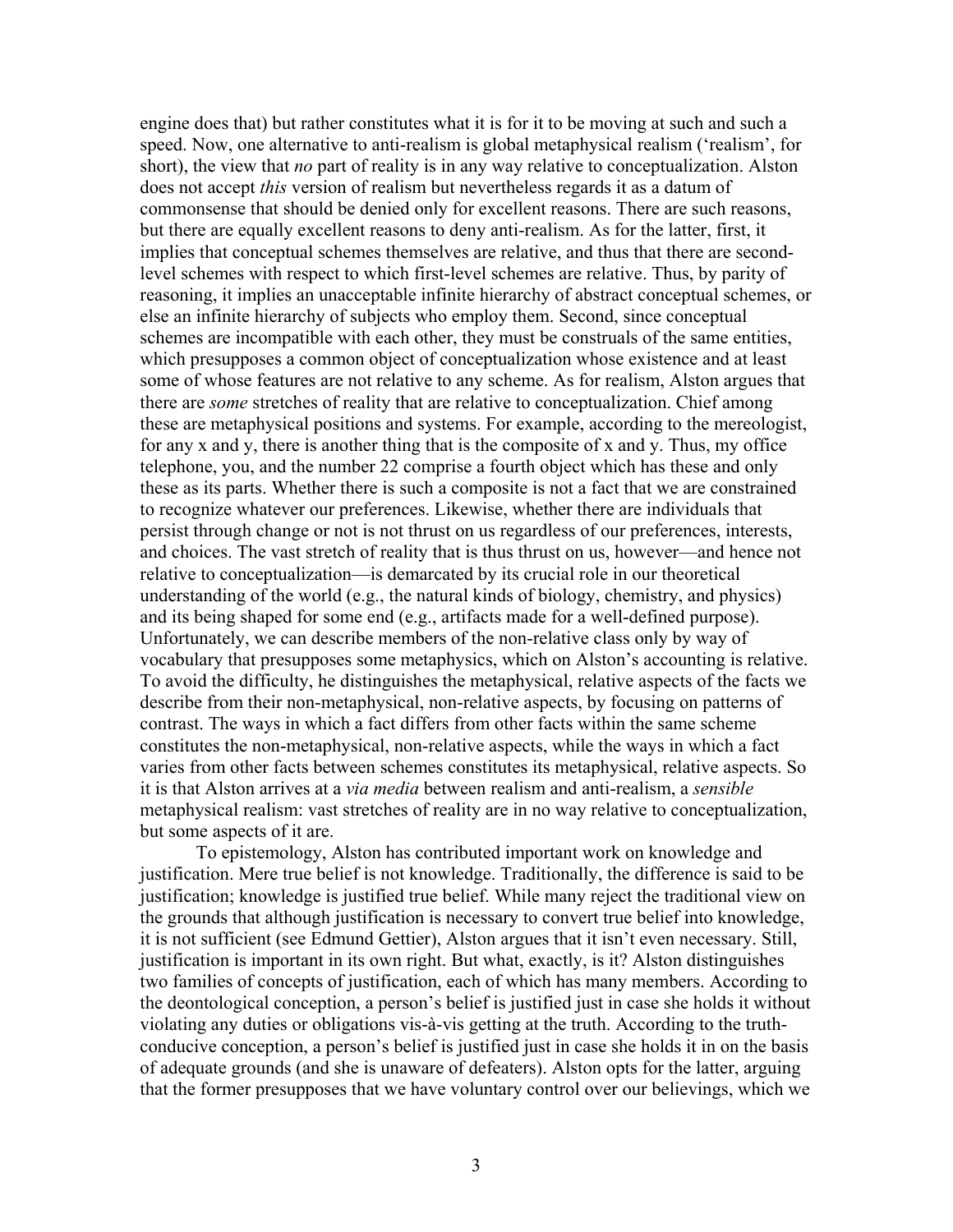don't. Furthermore, the adequacy of the grounds consists in its making the belief based on it very likely to be true; and, while the adequacy of the ground need not be internally accessible to the believer in order for her belief to be justified, the ground itself must be thus accessible.

Alston distinguishes direct justification from indirect justification. A belief is indirectly justified just in case it owes its justification to some other beliefs or their interrelations; a belief is directly justified just in case it is not indirectly justified. According to Alston, indirectly justified beliefs ultimately owe their justification to directly justified beliefs, and many of our mundane beliefs about the immediate environment are directly justified by way of experience. This is a version of foundationalism. Anti-foundationalists often assume that a person's belief cannot be justified unless she is justified in believing that it is justified, in which case directly justified beliefs are impossible. In response, Alston distinguishes lower-level beliefs, beliefs that are *not* about the justificatory status of another belief, and higher-level beliefs, those which are, and shows how a viable foundationalism can hold that lowerlevel beliefs can be justified even if their higher-level correlates are not. More frequently, anti-foundationalists assume that directly justified beliefs must be immune from doubt, error, and the like, in which case skepticism looms large. In response, Alston shows how a viable foundationalism need not require such immunities of its directly justified beliefs.

Alston's work in perception dovetails with his work in epistemology. In *The Reliability of Sense Perception*, he argues that there is no argument for the reliability of sense perception that does not run afoul of epistemic circularity, i.e., that does not involve the arguer assuming *in practice* the reliability of sense perception. This is a feature of every basic source of forming beliefs, including memory, reason, and introspection, among others. Nevertheless, he argues, it is rational for us to engage in the practice of forming beliefs on the basis of sense perceptual experience, and thus to regard it as reliable, since there is no practical alternative to doing so. As for the nature of perception itself, he is primarily concerned to characterize what is distinctive of perceptual experience, as opposed to other modes of cognition such as memory and reflection, and he aims to do so in such a way that best explains how such experience can be a source of justification and knowledge. Toward that end, he advocates the Theory of Appearing (TA), the view that what is most fundamental to perceptual experience of, e.g., physical objects is their appearing to the perceiver as thus-and-so. The view is best seen in contrast with its two main rivals. In contrast with the presently popular adverbial theory (e.g., Roderick Chisholm), which holds that perceptual experience is merely a way of being conscious, TA insists that perception is irreducibly relational; it consists, most fundamentally, in an object's appearing to the subject, or, equivalently, in an object's presenting itself to the subject. In contrast with the once popular sense-data theory (e.g., Frank Jackson), which holds that perceptual experience consists, most fundamentally, in internal mental objects appearing to the subject, TA insists that, in the typical case, it is physical objects themselves that appear to the subject. As for explaining how experience can directly justify belief, both adverbial and sense-data theories must forge a link external to experience itself in order to account for how it is that it justifies beliefs that are based on it whereas, according to TA, beliefs are directly justified just because they register what is presented within experience itself.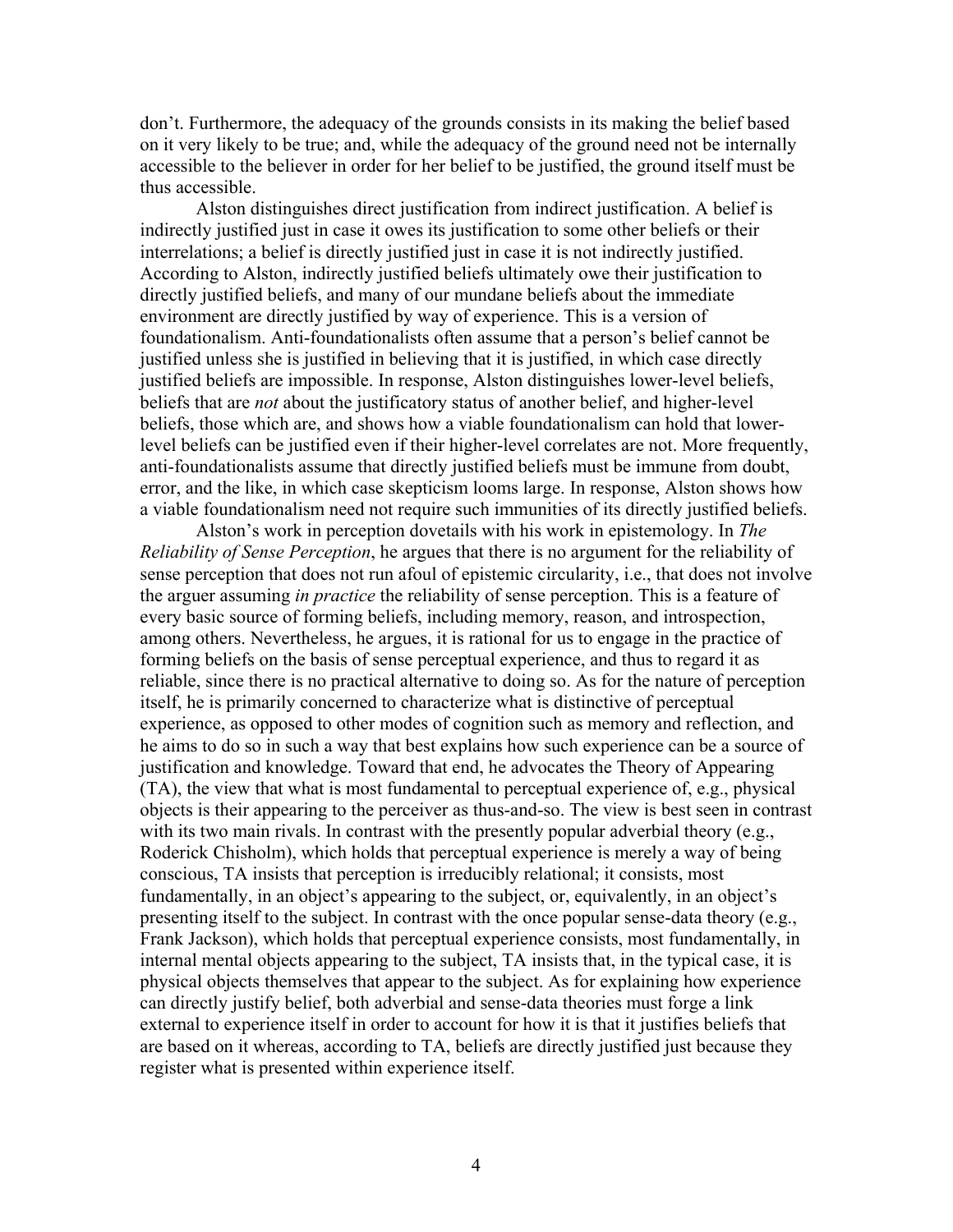More recently, in "Epistemic Desiderata" and *Dimensions of Epistemic Evaluation* (forthcoming), Alston argues that there is no such thing as justification, no single commodity over which epistemologists differ. Rather, competing theories of justification express a disjoint array of good-making features that a belief might conceivably have. Exactly how much of Alston's previous views can be retained in this new picture remains to be seen.

Alston is probably most widely known for his work in the philosophy of religion and philosophical theology. With respect to the latter, he has been at the forefront of the recent trend for Anglo-American Christian philosophers to take more seriously the Augustinian motto, faith seeking understanding. (He was raised a Methodist and, through various ups and downs and ins and outs, now finds himself an Episcopalian. See "A Philosopher's Way Back to Faith" for details.) Living out that motto in his own case has resulted in work on the Trinity, the Resurrection, the indwelling of the Holy Spirit, prayer, biblical criticism, and the evidential value of the fulfillment of (alleged) divine promises for spiritual and moral development in the here and now.

As for the more general concerns of philosophy of religion, Alston's epistemology of religious experience has been extraordinarily influential, as have been his contributions to our understanding of religious discourse and other matters, e.g. whether broadly Freudian explanations of religious belief and the suffering in the world defeat whatever justification religious belief might otherwise have. It has been widely assumed that a religious belief can owe some of its justification to a religious experience (if at all) only indirectly, by way of figuring as a conclusion in an argument whose premises describe various facts about the experience. In contrast with this argumentative model and consonant with his moderate version of foundationalism, Alston develops a model according to which a person's beliefs about the activities, intentions, and character of God can owe their justification, in no small part, directly to her own religious experience, in much the same way that hum-drum perceptual beliefs about our immediate environment can owe their justification directly to mundane perceptual experience and not to arguments. What's distinctive about his model is the notion of a doxastic practice, a socially learned, monitored, and reinforced constellation of dispositions, habits, or mechanisms each of which yields a belief with a certain content from an input of a certain sort. Two aspects of doxastic practices are fundamental. First, some of them, the most "basic" ones, are the irreducible sole access to a certain stretch of reality, e.g. the practice of forming beliefs directly on the basis of sense perception provides our sole access to the physical environment. Second, basic doxastic practices contain an overrider system of beliefs and procedures that its adherents can use to check for reliability when the need arises in particular cases. Alston applies his doxastic practice epistemology to the practice of forming beliefs about a religiously conceived Ultimate Reality directly on the basis of (what its adherents take to be) experience of that Reality. While this characterization of his project emphasizes the first aspect mentioned above, it does so at the expense of the second. That's because different religious traditions have, to varying degrees, divergent doctrinal beliefs about Ultimate Reality, and consequently checking procedures likewise vary; thus the overrider systems vary. Alston opts for more narrowly individuated doxastic practices, e.g. the Christian experiential doxastic practice. According to Alston, there is no good reason to think that the Christian practice is unreliable; most significantly, the plethora of religious doxastic practices provide no such reason.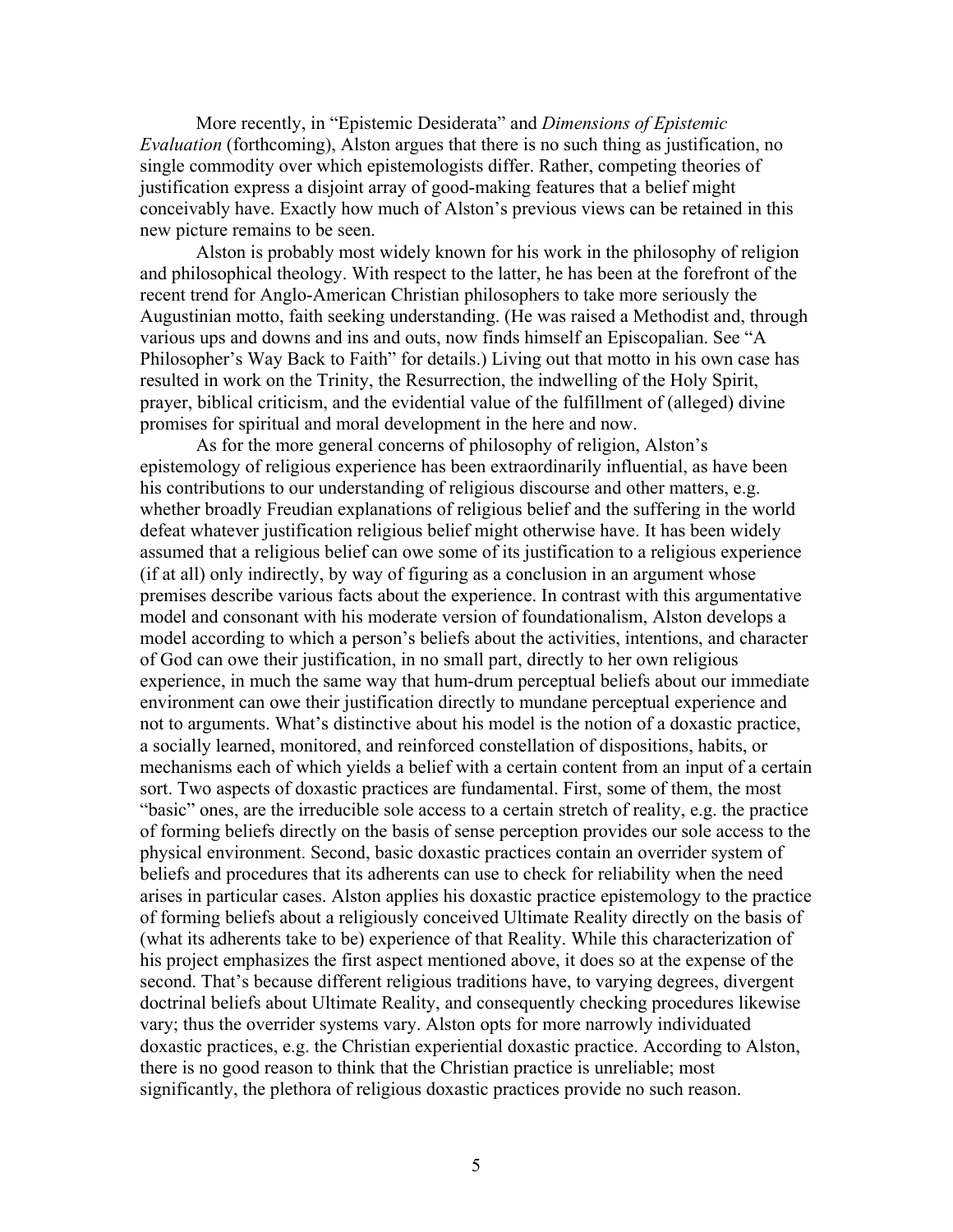Moreover, although, like any other basic doxastic practice, the Christian practice cannot be shown to be reliable in a noncircular fashion, it displays marks of significant selfsupport; consequently, those who engage in it can be practically rational in doing so.

Alston rejects the trend in academic theology to treat the entirety of what appears to be literal religious assertions as something else. Against theological anti-realists of various stripes, he argues that what look like determinate assertions in fact are what they seem, and that their truth or falsity is independent of our conceptual-theoretical choices. Against those who think that thought and talk about God is irreducibly symbolic or metaphorical, he argues that even though such thought and talk is derived from our thought and talk about creatures, and even though there is a vast gulf between the nature of God and that of creatures, it is nevertheless possible to speak of God literally; indeed, if we can metaphorically express a truth about God, then it is in principle possible to literally express the same truth about God. Alston is particularly concerned to defend the view that personal predicates—predicates that distinctively apply to persons, including predicates ascribing actions—can literally apply to an incorporeal being. Two possibilities emerge. First, even if a personal predicate can apply literally only to embodied persons (and we must not just assume that this is the case), that condition of application, if peripheral, can be lopped off, leaving intact a distinctive conceptual core that we can literally apply to disembodied persons; Alston argues that this is indeed the case with respect to most personal predicates ordinary believers apply to God, e.g. "making," "commanding," "guiding," "forgiving," and the like. Second, Alston uses a functionalist account of personal predicates to argue that divine perfection and atemporality pose no bar to their literal application.

It is my hope that the reader who has managed to arrive at this point has discerned, even if faintly, the extraordinary—even stunning—insight and scope of Alston's philosophical achievements. What the reader will not have discerned, not even faintly, is the fact that these achievements pale in comparison with the warmth of his affection and concern, as countless students, colleagues, and friends can attest, and the illumination and inspiration that his life has provided for many of us who aim to seek the truth and to love the Lord, our God, with all our heart, soul, strength, and mind.

## BIBLIOGRAPHY

*Philosophy of Language* (Englewood Cliffs, N.J., 1964). *Epistemic Justification: Essays in the Theory of Knowledge* (Ithaca, N.Y. and London, 1989).

*Divine Nature and Human Language: Essays in Philosophical Theology* (Ithaca, N.Y. and London, 1989).

*Perceiving God: The Epistemology of Religious Experience* (Ithaca, N.Y. and London, 1991).

"Epistemic Desiderata," *Philosophy and Phenomenological Research* 53 (1993): 527-51. *The Reliability of Sense Perception* (Ithaca, N.Y. and London, 1993).

"How to Think About Reliability," *Philosophical Topics* 23 (1995): 1-29.

*A Realist Conception of Truth* (Ithaca, N.Y. and London, 1996).

 "Back to the Theory of Appearing," *Philosophical Perspectives* 13 (1999): 181-204. *Illocutionary Acts and Sentence Meaning* (Ithaca, N.Y. and London, 2000).

*A Sensible Metaphysical Realism* (Milwaukee, Wisconsin, 2001).